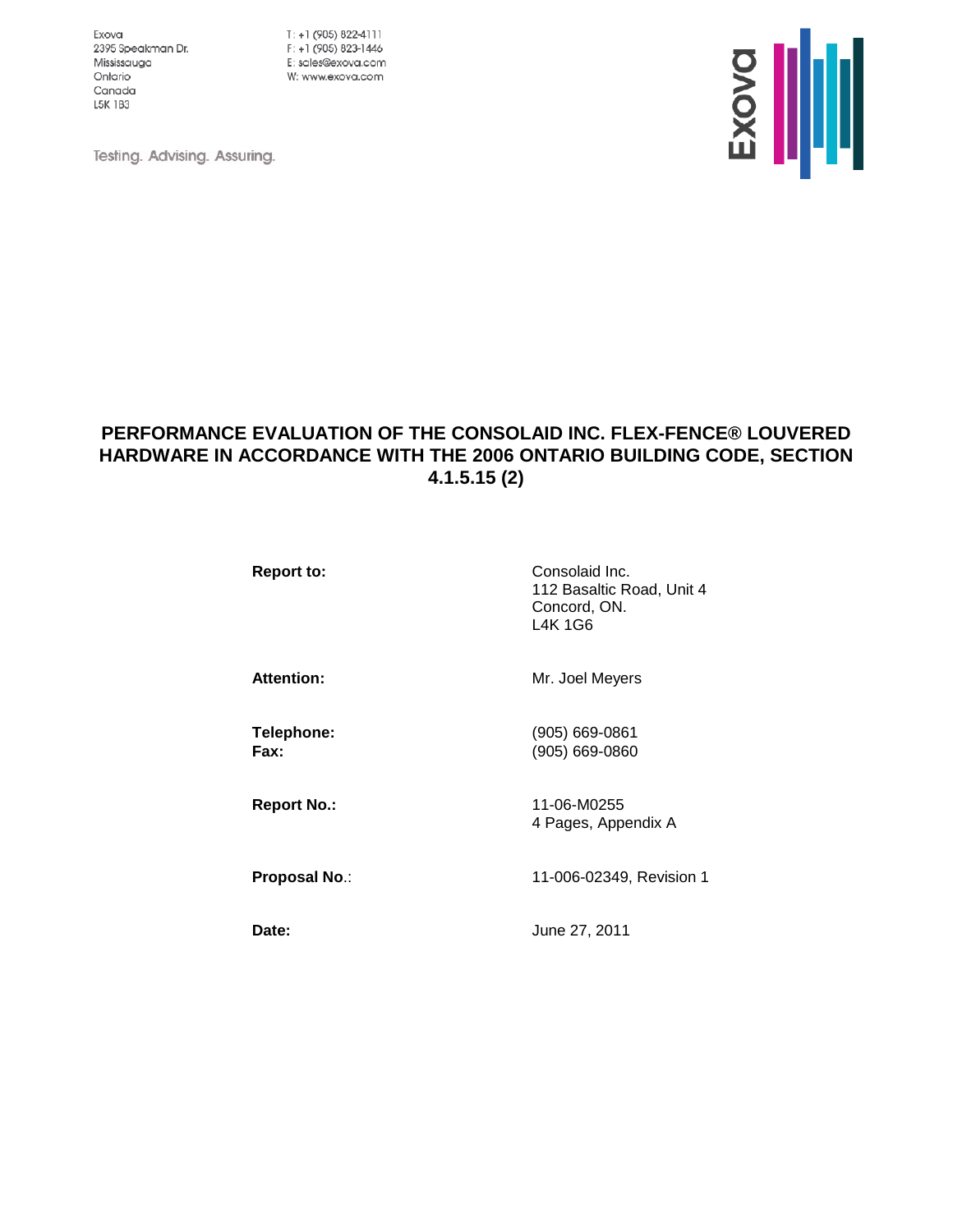### **1.0 INTRODUCTION**

At the request of Consolaid Inc., Exova was retained to conduct a performance evaluation of a guard infill system identified as the "Flex-Fence® Louvered Hardware" system in accordance with the Ontario Building Code (OBC) 2006, Section 4.1.5.15 (2) as outlined in Proposal No. 11-006- 02349, Revision 1.

Consolaid Inc. provided two baluster (picket) specimens installed within a wood perimeter "buck" that measured 965 mm (38.00 in.) long x 740 mm (29.13 in.) high and was designed to simulate the top/bottom rails sections and posts of an assembled guard. The infill section of the "buck" contained the FLEX-Fence <sup>®</sup> louvered fencing hardware system. Details of the specimens tested can be found below:

| <b>Exova Specimen No.</b> | 11-06-M0255-1                                                    |
|---------------------------|------------------------------------------------------------------|
| Type                      | Cedar Wood Louvers with PVC Hardware                             |
| Model                     | FLEX-Fence ® Louvered Hardware                                   |
|                           | Baluster (Picket) Dimensions   17 mm x 138 mm x 889 mm (opening) |

Upon receipt, the specimens were assigned the following Exova specimen numbers:

| <b>Exova Specimen No.</b> | 11-06-M0255-2                                                    |
|---------------------------|------------------------------------------------------------------|
| Type                      | Pressure Treated Wood Louvers with PVC Hardware                  |
| Model                     | FLEX-Fence ® Louvered Hardware                                   |
|                           | Baluster (Picket) Dimensions   17 mm x 138 mm x 889 mm (opening) |

Note: Detail drawings for the above guard system which include the installation method were submitted by the client and can be located in Appendix A.

#### **2.0 PROCEDURE**

#### Testing Outline:

The Building Performance Centre at Exova was contracted to evaluate the FLEX-Fence® louvered fencing hardware system to the performance requirements outlined in the 2006 Ontario Building Code (OBC); Article 4.1.5.15 (2) which states:

"Individual elements within the guard, including solid panels and pickets, shall be designed for a load of 0.5 kN applied over an area of 100 x 100 mm located at any point in the elements or elements so as to produce the most critical effect."

The Building Performance Centre at Exova evaluated the two specimens identified as the FLEX-Fence<sup>®</sup> louvered hardware system which consisted of six (6) operable pickets in both cedar and pressure treated wood respectively.

All design loads conform to the Ontario Building Code, Section 4.1 Structural Loads and Procedures and combination of loads in Article 4.1.10.1, Loads on Guards. In this report, "design loads" refers to the unfactored loads.

The design load was applied over a 100 mm x 100 mm area at the midpoint and the top of the picket with the louvers positioned in both the open and closed orientation for three tests.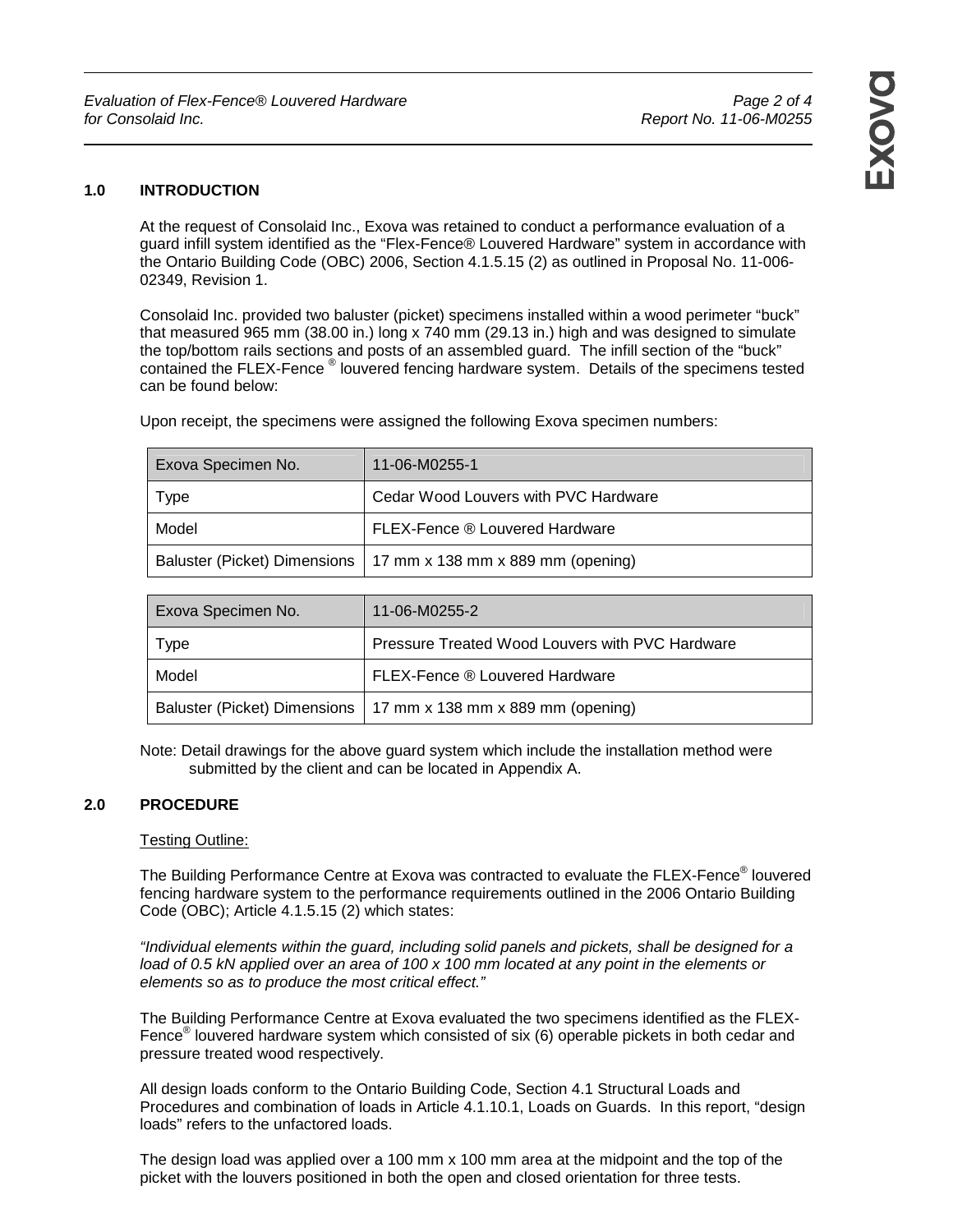## 3**.0 RESULTS**

Results from the FLEX-Fence® Louvered Hardware test program are summarized below in Tables 1 & 2.

| Table 1 – Loading Summary in Accordance with<br>Ontario Building Code (OBC) 2006, Section 4.1.5.15 (2)<br>Exova Specimen No.: 11-06-M0225-1 |                                   |                                     |                                            |                                              |                |  |
|---------------------------------------------------------------------------------------------------------------------------------------------|-----------------------------------|-------------------------------------|--------------------------------------------|----------------------------------------------|----------------|--|
| Load                                                                                                                                        | <b>Test Condition 1</b>           | <b>Test Condition 2</b>             | <b>Test Condition 3</b>                    | <b>Test Condition 4</b>                      | <b>Comment</b> |  |
| $0.5$ kN                                                                                                                                    | Open Louver at<br>Top picket No.1 | Closed Louver at<br>Top picket No.1 | Open Louver at<br>Centre of picket<br>No.1 | Closed Louver at<br>Centre of picket<br>No.1 | Pass           |  |
| $0.5$ kN                                                                                                                                    | Open Louver at<br>Top picket No.2 | Closed Louver at<br>Top picket No.2 | Open Louver at<br>Centre of picket<br>No.2 | Closed Louver at<br>Centre of picket<br>No.2 | Pass           |  |
| $0.5$ kN                                                                                                                                    | Open Louver at<br>Top picket No.3 | Closed Louver at<br>Top picket No.3 | Open Louver at<br>Centre of picket<br>No.3 | Closed Louver at<br>Centre of picket<br>No.3 | Pass           |  |

Pass: No pull-out, fracture or excessive slippage of any component.

| Table 2 - Loading Summary in Accordance with<br>Ontario Building Code (OBC) 2006, Section 4.1.5.15 (2)<br>Exova Specimen No.: 11-06-M0225-2 |                                   |                                     |                                            |                                              |                |  |
|---------------------------------------------------------------------------------------------------------------------------------------------|-----------------------------------|-------------------------------------|--------------------------------------------|----------------------------------------------|----------------|--|
| Load                                                                                                                                        | <b>Test Condition 1</b>           | <b>Test Condition 2</b>             | <b>Test Condition 3</b>                    | <b>Test Condition 4</b>                      | <b>Comment</b> |  |
| $0.5$ kN                                                                                                                                    | Open Louver at<br>Top picket No.1 | Closed Louver at<br>Top picket No.1 | Open Louver at<br>Centre of picket<br>No.1 | Closed Louver at<br>Centre of picket<br>No.1 | Pass           |  |
| $0.5$ kN                                                                                                                                    | Open Louver at<br>Top picket No.2 | Closed Louver at<br>Top picket No.2 | Open Louver at<br>Centre of picket<br>No.2 | Closed Louver at<br>Centre of picket<br>No.2 | Pass           |  |
| $0.5$ kN                                                                                                                                    | Open Louver at<br>Top picket No.3 | Closed Louver at<br>Top picket No.3 | Open Louver at<br>Centre of picket<br>No.3 | Closed Louver at<br>Centre of picket<br>No.3 | Pass           |  |

Pass: No pull-out, fracture or excessive slippage of any component.